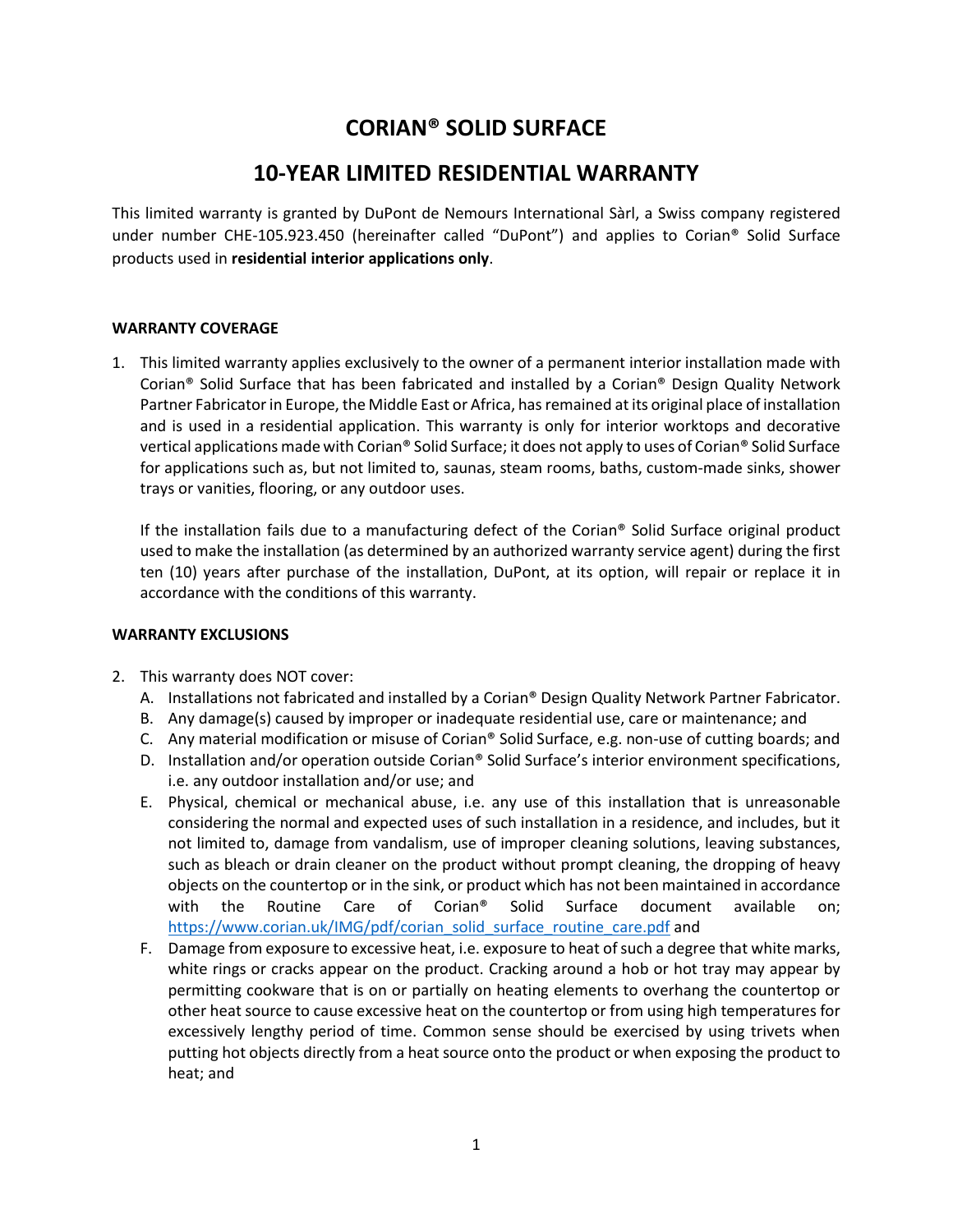- G. Installations not made in accordance the installation procedure in force at the time of installation or improper installation site preparation or maintenance; and
- H. Custom-made shapes, including those thermoformed, such as shower trays, baths, sinks and bowls, made with Corian® Solid Surface and resulting from an additional production process on a Corian® Solid Surface sheet/shape as produced by DuPont; and
- I. Faulty or incorrect fabrication or installation or issues resulting therefrom, such as but not limited to joint failure, insufficient structural support and incorrect expansion gaps; and
- J. Damage arising from structural support or movement; and
- K. Variations in colour and/or pattern on repairs or replacement performed under this warranty. Customers are advised to retain a piece of the Corian® Solid Surface used for their installation, in case this is required for any repair work. As with most materials, variations in colour and design can occur between production batches. If customer material is not available for repair or replacement work, DuPont cannot guarantee an exact color match with pre-existing material, and such colour-match remedial issues will not be covered under the warranty; and
- L. Damage caused by an Act of God (such as weather effects or fire); and
- M. Installations which have been moved from their original place of installation; and
- N. Installations which were showroom models; and
- O. Any use or maintenance of Corian® Solid Surface not in accordance with the use and care instructions in the Routine Care of Corian® Solid Surface document available on; [https://www.corian.uk/IMG/pdf/corian\\_solid\\_surface\\_routine\\_care.pdf](https://www.corian.uk/IMG/pdf/corian_solid_surface_routine_care.pdf) and
- P. Scratches and ordinary wear & tear.

#### **REPAIR OR REPLACE; WARRANTY SERVICE**

3. When a claim is valid under this warranty, DuPont will repair at its costs the original installation. If a repair is not possible, DuPont will replace the defective installation and pay for the cost of the material and the necessary reasonable labour involved in removal and replacement of the original installation in accordance with the following timing coverage:

**Year 1-3** included after purchase of installation: 100% of material and labour (at cost) will be covered. **Year 4-6** included after purchase of installation: 75% of material and 50% of labour (at cost) will be covered.

**Year 7-9** included after purchase of installation: 50% of material and 25% of labour (at cost) will be covered.

**Year 10** after purchase of installation: 25% of material and 0% of labour (at cost) will be covered.

- 4. If any repair or replacement of your Corian Solid Surface installation is made under this warranty, this warranty will continue from the original date of purchase of the installation.
- 5. **To request service under this warranty, please contact directly the source from which you purchased your Corian® Solid Surface promptly following discovery of alleged defect**. Proof of purchase in the form of an invoice clearly showing the date of purchase and showing that the installation was performed by a Corian® Design Quality Network Partner Fabricator needs to be submitted with the claim (no installation invoice will mean no coverage), in order to qualify for repair or replacement under this warranty.
- 6. Any replacement or repair of Corian® Solid Surface needs to be first authorized in writing by DuPont or its duly appointed representative and is only to be executed by a duly authorized Corian<sup>®</sup> Quality